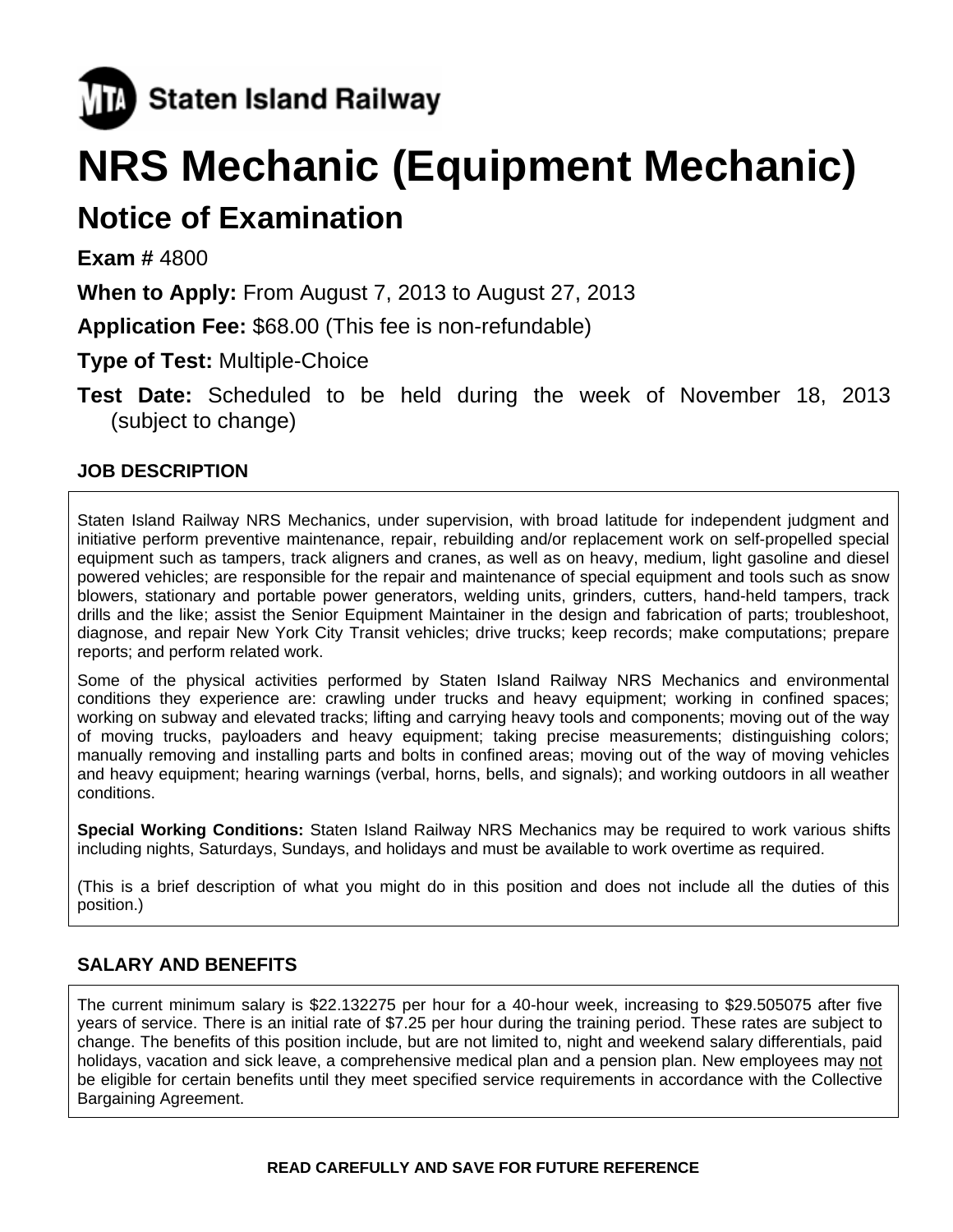### **HOW TO QUALIFY**

**Education and Experience Requirements:** By the last day of the application period you must meet one of the following requirements:

- 1. Three years of full-time experience as a journey-level mechanic (i.e., fully trained, proficient, knowledgeable, experienced, and competent) in the testing, operation, maintenance, alteration, and repair of mechanical, electrical, hydraulic and pneumatic components and systems of (A) Heavy equipment of the type used in construction or the maintenance and repair of track, such as pneumatic and hydraulic compressors, drills, pile drivers, payloaders, earthmovers, tractors and conveyors, including gasoline and diesel engines; or (B) Transportation vehicles such as passenger automobiles, trucks, buses, marine vessels or aircraft; or
- 2. Completion of a four-year full-time apprenticeship in an electro-mechanical trade recognized by the New York State Department of Labor, the U.S. Department of Labor, or any state apprenticeship council which is recognized by the U.S. Department of Labor.

For the above journey-level experience to be credited, **it must be preceded by** one of the following:

- 1. Two years of full-time experience as a mechanic's helper, apprentice or trainee performing or assisting in the work described above; or
- 2. Graduation from a recognized vocational high school, trade school or technical school with a major course of study in the electro-mechanical trade or a closely related field totaling at least 600 hours. This school must be approved by a state's Department of Education; or
- 3. An A.A.S. degree, or a higher degree, from an accredited college or university in the electromechanical trade or a closely related field. Accreditation must be by a regional, national, professional or specialized agency recognized as an accrediting body by the U.S. Secretary of Education and the Council for Higher Education Accreditation (CHEA).

#### **REQUIREMENTS TO BE APPOINTED:**

**Driver License Requirement:** At the time of appointment, you must possess either:

- 1. A Class B Commercial Driver License valid in the State of New York with no disqualifying restrictions and an endorsement for hazardous materials; or
- 2. A Class B Commercial Driver License valid in the State of New York with no disqualifying restrictions; or
- 3. A Motor Vehicle Driver License valid in the State of New York and a Learner Permit for a Class B Commercial Driver License valid in the State of New York with no restrictions.

If you are appointed under "2" above, you will be appointed subject to the receipt of the endorsement for hazardous materials within six months of appointment. If you are appointed under "3" above, you will be appointed subject to the receipt of a Class B Commercial Driver License valid in the State of New York with no disqualifying restrictions within six months of appointment and the receipt of the endorsement for hazardous materials three months after receiving the Class B Commercial Driver License (within a total of nine months of appointment).

The Class B Commercial Driver License with an endorsement for hazardous materials must be maintained for the duration of your employment in the title. This license must not include any restrictions which would preclude the performance of Staten Island Railway NRS Mechanic work.

If you have serious moving violations, a license suspension or an accident record, you may be disqualified.

**Character and Background Requirement:** Proof of good character and satisfactory background are absolute prerequisites to appointment. The following are among the factors considered as grounds for disqualification: (a) conviction of an offense, the nature of which indicates lack of good moral character or disposition toward violence or disorder; (b) repeated convictions where such convictions indicate a disrespect for the law; (c) discharge from employment where such discharge indicates poor behavior or an inability to follow rules and disciplinary guidelines; (d) previous unsatisfactory employment history with the Metropolitan Transportation Authority (MTA), or another public employer; (e) dishonorable discharge from the Armed Forces; (f) previous misrepresentation of identity; and (g) previous misrepresentation of authority to work in the United States.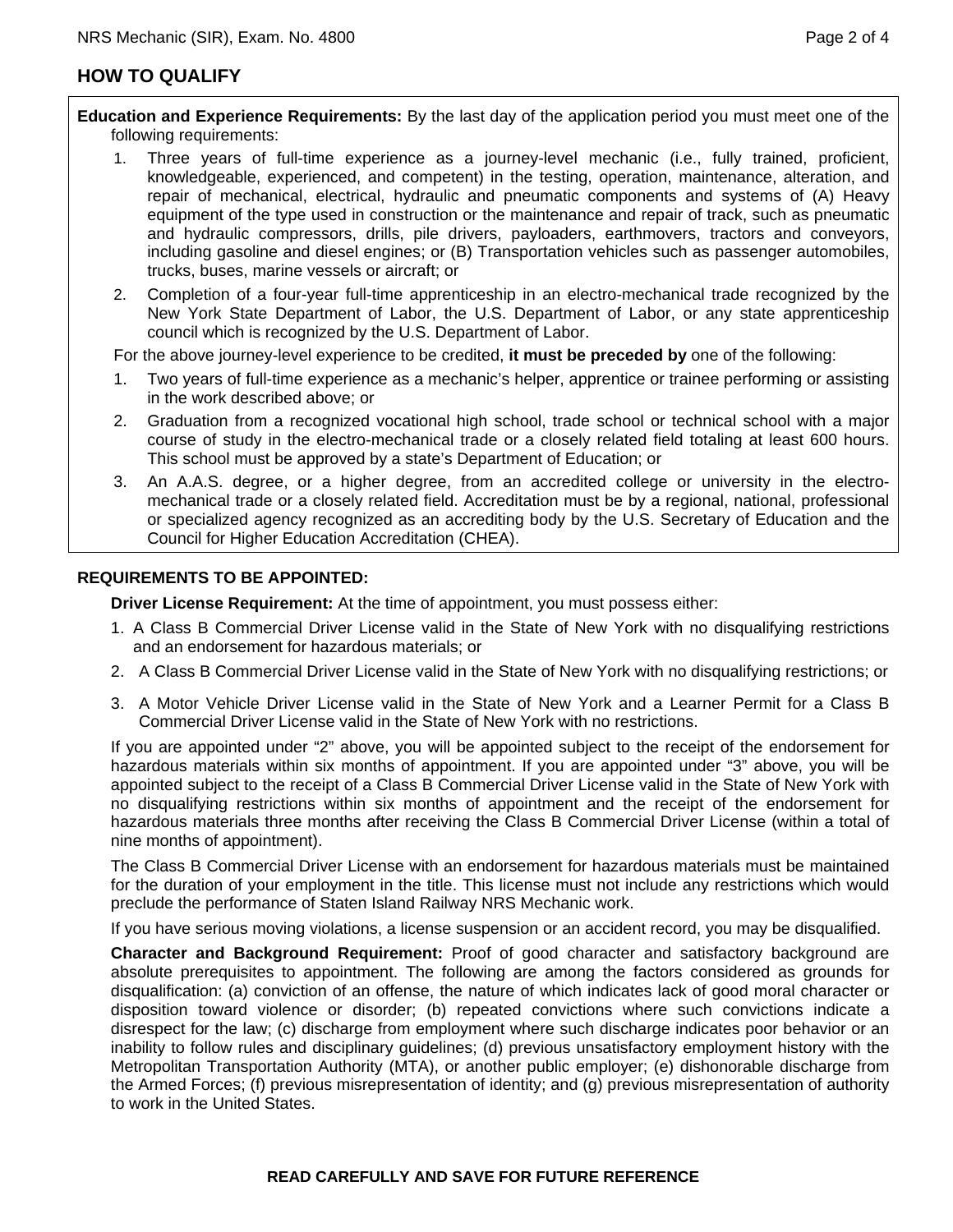**Drug Screening Requirement:** You must pass a drug screening in order to be appointed.

**Residency:** New York City residency is not required for this position.

**English Requirement:** You must be able to understand and be understood in English.

**Proof of Identity Requirement:** Under the Immigration reform and control Act of 1986, you must be able to prove your identity and your right to obtain employment in the United States prior to employment with the Staten Island Railway.

- **HOW TO OBTAIN AN APPLICATION:** During the application period, you may obtain an application for this examination online at http://mta.info/nyct/hr/appexam.htm or in person at the MTA Exam Information Center as indicated below.
- **MTA EXAM INFORMATION CENTER:** Open Monday through Friday, from 9 AM to 3 PM, in the lobby at 180 Livingston Street, Brooklyn, New York. Directions: take the A, C, F or R trains to the Jay Street-Metro Tech Station, or the 2 or the 3 train to the Hoyt Street Station.

#### **REQUIRED FORM(S):**

**Application**: Make sure that you follow all instructions included with your *Application*, including payment of fee. Save a copy of the instructions for future reference.

**Education and Experience Test Paper**: Write your social security number in the box at the top of the cover page, and the examination title and number in the box provided. This form must be filled out completely and in detail for you to receive a proper rating. Keep a copy of your completed *Education and Experience Test Paper* for your records.

**Foreign Education Fact Sheet** (Required only if you need credit for your foreign education to meet the education and experience requirements): If you were educated outside the United States, you must have your foreign education evaluated to determine its equivalence to education obtained in the United States. The services that are approved to make this evaluation are listed on the *Foreign Education Fact Sheet* included with your application packet. When you contact the evaluation service, ask for a "document-by document" (general) evaluation of your foreign education.

**HOW TO SUBMIT AN APPLICATION AND PAY THE APPLICATION FEE:** If you believe you meet the requirements in the "How to Qualify" section, you must apply by mail as indicated below.

New York City Transit will **not** accept applications in person

#### **Applications by Mail must:**

- 1. Be postmarked by the last day of the application period.
- 2. Include all of the required forms, as indicated in the Required Forms section above.
- 3. Be mailed to the address in the "Correspondence Section" of this notice.
- 4. Include the appropriate fee in the form of a money order.

#### **The Money Order (Postal Money Order Preferred) must:**

- 1. Be made payable to NYC Transit.
- 2. Be valid for one year.
- 3. Have the following information written on it: your name, home address, the last four digits of your social security number and the exam title and exam number.

Save your money order receipt for future reference and proof of filing an application.

#### **Cash and personal checks will not be accepted.**

**ADMISSION LETTER:** You should receive an Admission Letter in the mail about 10 days before the date of the test. You will also receive a telephone notification of the test date and location you are scheduled to take the test. If you do not receive an Admission Letter at least 4 days before this date, you may obtain a duplicate letter at the MTA Exam Information Center (as indicated above). A paper copy of the Admission Letter is your ticket for admission to the test.

#### **READ CAREFULLY AND SAVE FOR FUTURE REFERENCE**